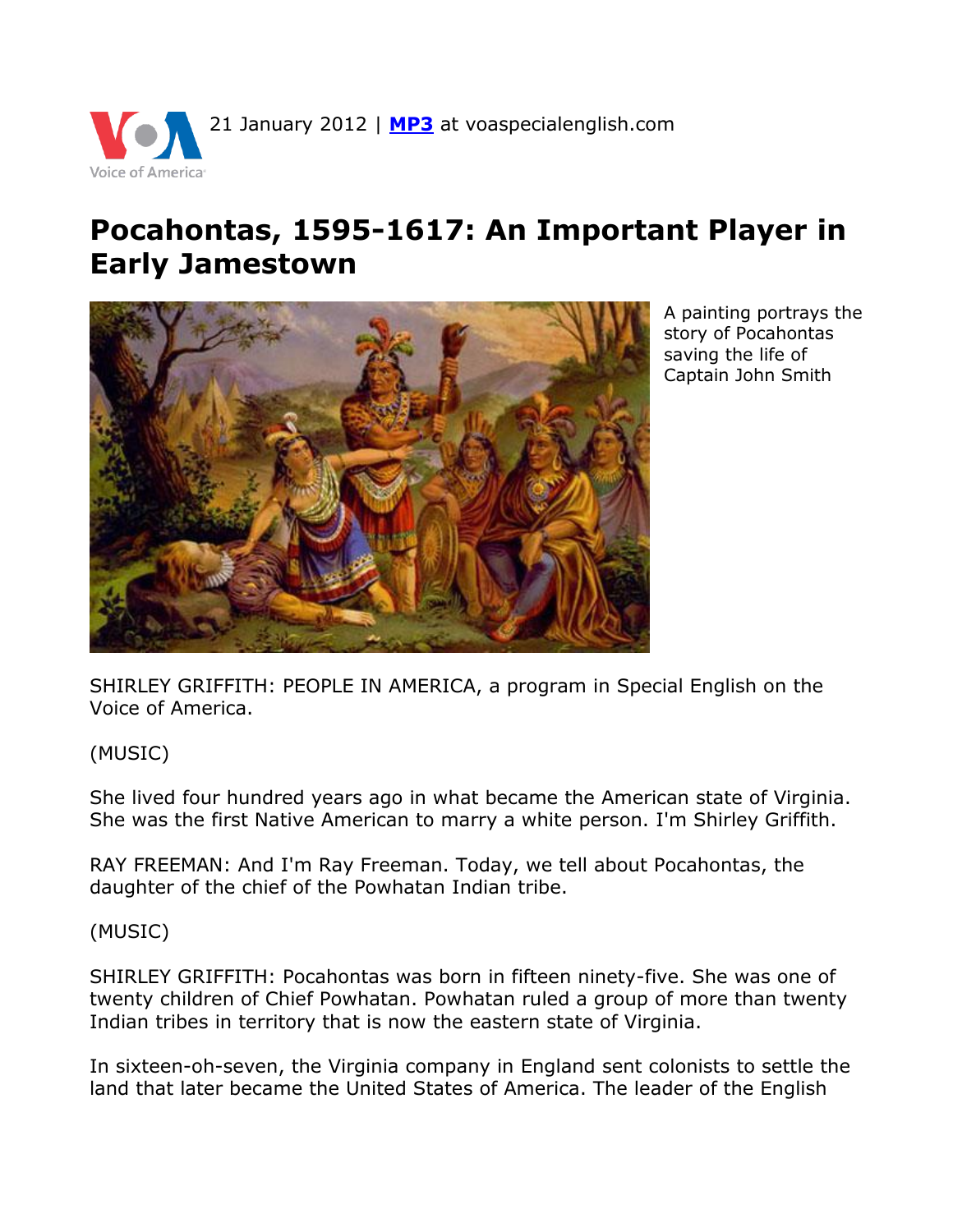settlers was John Ratcliffe. He claimed the land for King James of England. He named the new colony Jamestown, Virginia. The English colonists did not know that the area already was settled by Indians.

RAY FREEMAN: The Powhatan Indians lived in the area where the English colonists landed. They were part of a large group of American tribes who spoke the Algonquian language. The Powhatans had lived in the area for almost one thousand years. They built villages. They grew beans, corn, squash and melons. They created a strong political system, led by powerful chiefs like Powhatan. His power and wealth were evident.

Women of the tribes controlled the houses and the fields. They made clothing of animal skins and containers of clay. Men hunted and fished for food. Both men and women wore earrings and other objects made of shells, pearls and copper.

The young Pocahontas often visited Jamestown during the colony's first months. She was about twelve years old. The colonists knew her well. She became an important link between the colonists and her father, Powhatan.

SHIRLEY GRIFFITH: The Indians' culture was very different from that of the English settlers. The two groups did not understand each other. The misunderstandings led to hostile incidents between the colonists and the Indians.

John Smith was an explorer, soldier and a leader of the Jamestown colony. He was captured in sixteen-oh-seven by followers of Powhatan. Captain Smith wrote about this incident in a book that was published in sixteen twenty-four. He wrote that Pocahontas saved him from being executed by Powhatan. This story has been repeated for hundreds of years. This is what most people know about Pocahontas.

RAY FREEMAN: Most historians, however, do not believe that Pocahontas saved the life of John Smith. Some believe that Captain Smith invented the story after reading about a similar event that took place in Florida. That event involved a captured Spanish explorer, an Indian chief and the chief's daughter.

Some historians do not believe that John Smith's life was in danger. They say that what Captain Smith thought was to be his execution was really an Indian ceremony. The ceremony was meant to show that Powhatan accepted Smith as part of his tribe. Historians say the Indian chief wanted to make the English colonists his allies.

SHIRLEY GRIFFITH: After Captain Smith's capture, the Indians and the colonists agreed to a truce. Pocahontas visited Jamestown more often. She may not have really saved John Smith's life. But most experts agree that Pocahontas helped the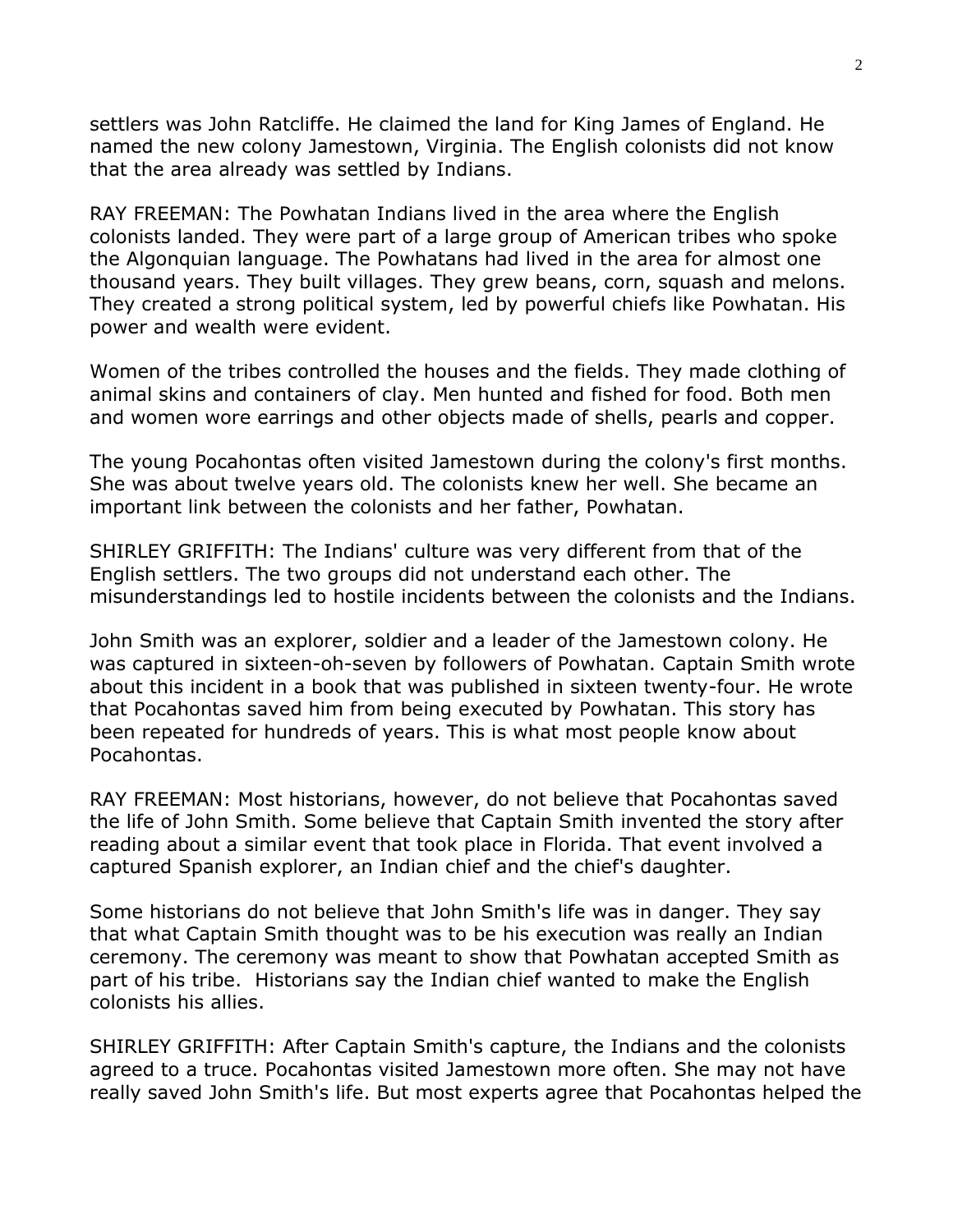colonists. She brought them corn when they were starving. She once was said to have warned the colonists about a surprise attack by the Indians.

John Smith had been wounded during his capture. He returned to England. Hostilities once again broke out between the Indians and the English settlers. In sixteen eleven, Thomas Dale became acting governor of the colony. He started a new aggressive policy toward the Indians. Two years later, an English soldier, Samuel Argall, kidnapped Pocahontas. She was about eighteen years old. The colonists kidnapped her because they wanted to prevent more attacks by the Indians. They also wanted to force chief Powhatan to negotiate a peace agreement.



Pocahontas meets King James the First

RAY FREEMAN: Pocahontas lived as a hostage in the Jamestown settlement for more than a year. A colonist, John Rolfe, taught her English. He also taught her the Christian religion. Pocahontas was the first Native American to become Christian. She changed her name to Rebecca.

In sixteen fourteen, she married John Rolfe in the church in Jamestown. She was the first Indian woman to marry a white man. Her husband

believed that their marriage would be good for the colony. John Rolfe said he married Pocahontas "for the honor of our country, for the glory of God. "

SHIRLEY GRIFFITH: Governor Dale immediately opened negotiations with Powhatan. The result was a period of peace that lasted for about eight years.

Pocahontas' husband was a tobacco grower. She taught him the Indian way of planting tobacco. This method improved the tobacco crop. Tobacco later became America's first successful crop.

RAY FREEMAN: In sixteen fifteen, Pocahontas and John Rolfe had a son. They named him Thomas. The next year Pocahontas and her family sailed to England for a visit. In London, she was treated like a famous person. She was officially presented to king James the First. She also met John Smith again.

The Virginia Company said her visit proved that it was possible to have good relations between the English colonists and the Indians. The company urged more people to move from England to the Virginia colony.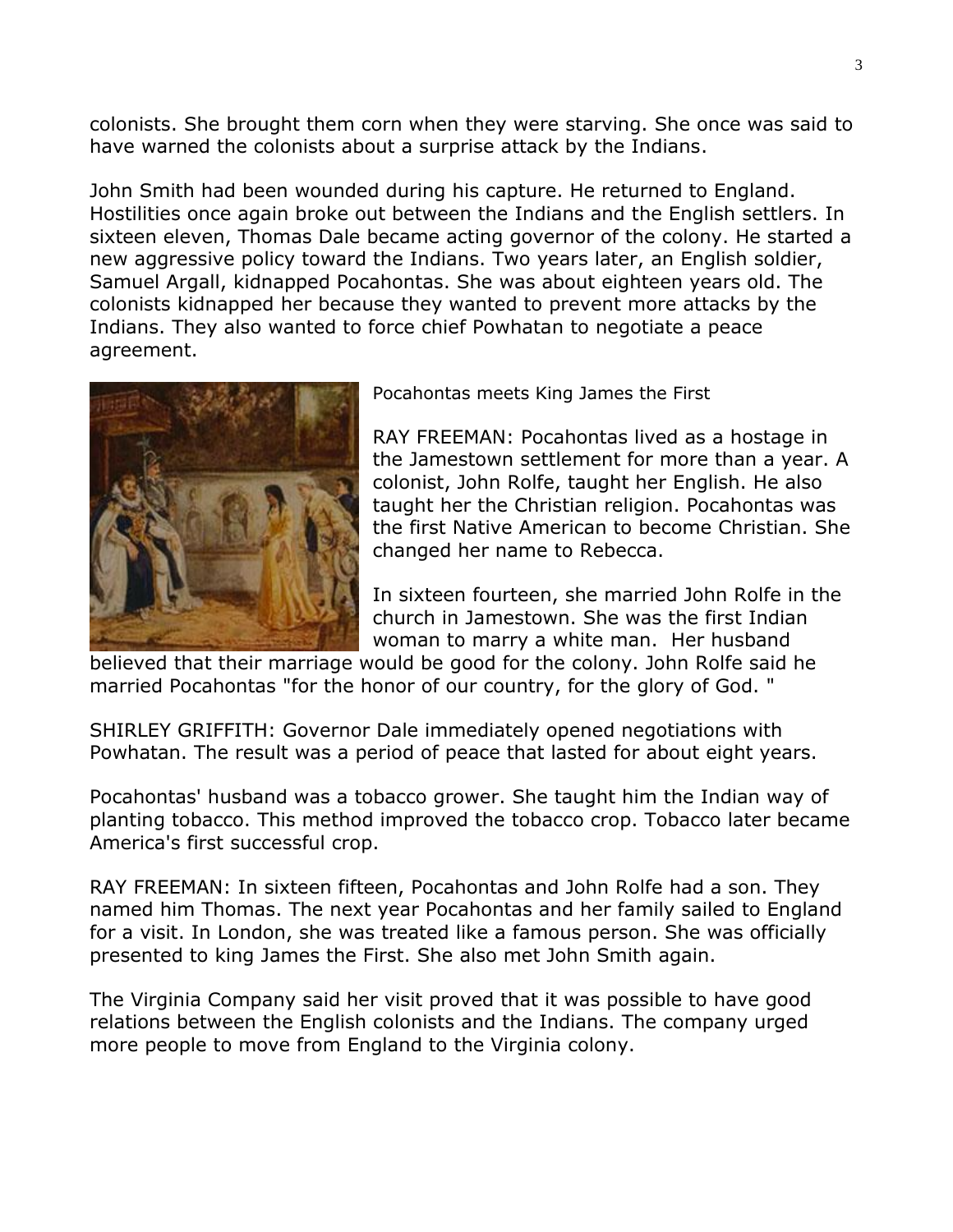Pocahontas had her picture painted while visiting England. She is wearing the clothes she wore when she met the King. They are the kind of clothes that were popular in England in the sixteen hundreds. This picture is the only one that really is of her.

SHIRLEY GRIFFITH: Pocahontas and her family stayed in England for seven months. They prepared to return to Jamestown. But Pocahontas became sick with smallpox. She died from the disease. She was buried in Gravesend, England. She was twenty-two years old.

Her son, Thomas Rolfe, was raised in England. When he was twenty, he returned to Virginia. He lived as a settler in his mother's native land. He married and had a daughter. Through Thomas Rolfe, a number of famous Virginians have family ties to Pocahontas. These families are proud to claim their ties to Pocahontas. They call her "Virginia's First Lady. "

RAY FREEMAN: Pocahontas left no writings of her own. The only reports about her from the time were written by John Smith. His reports may not all have been true. Yet the story of her rescue of Captain Smith became a popular folk story.



Painting of a religious ceremony in which Pocahontas became a Christian

Americans know that Pocahontas played a part in the early history of Virginia. They remember her bravery and friendship. Americans also remember her for what she represented as a Native American: the hope of close relations between the white people and the Indians.

SHIRLEY GRIFFITH: Pocahontas is honored in the United States Capitol building in Washington, DC. There are three art works of her in the large,

round, main hall of the capitol. There are more representations of her than any other American except for the nation's first president, George Washington. The three art works show the popular stories about Pocahontas. One is a painting of Pocahontas taking part in a religious ceremony in which she became a Christian. Two others show her saving the life of Captain John Smith.

RAY FREEMAN: Many different American groups have used the name and some version of a picture of Pocahontas. Whale hunters in the nineteenth century named ships after Pocahontas in honor of her bravery. They also put small statues of her on their ships.